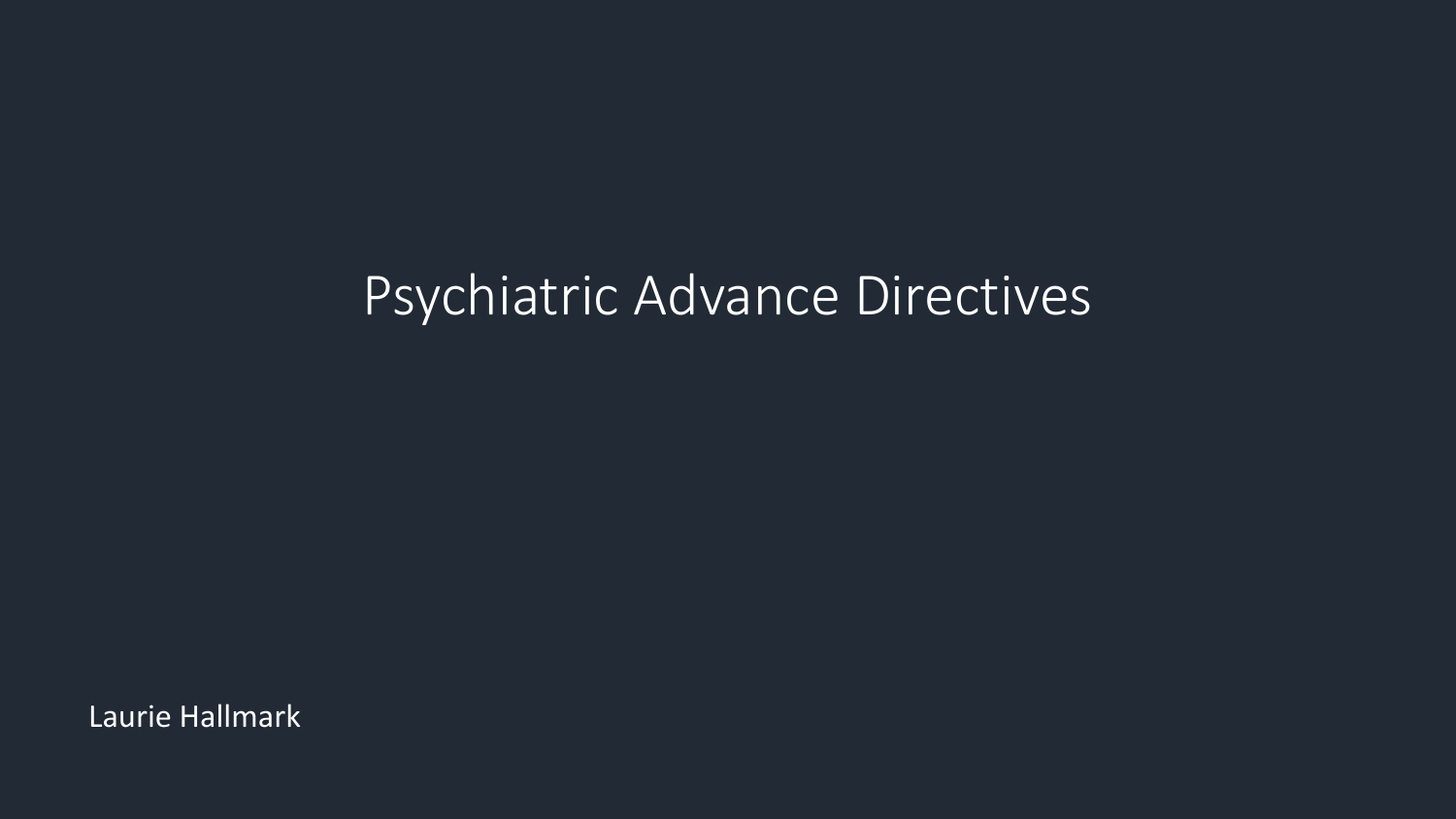What?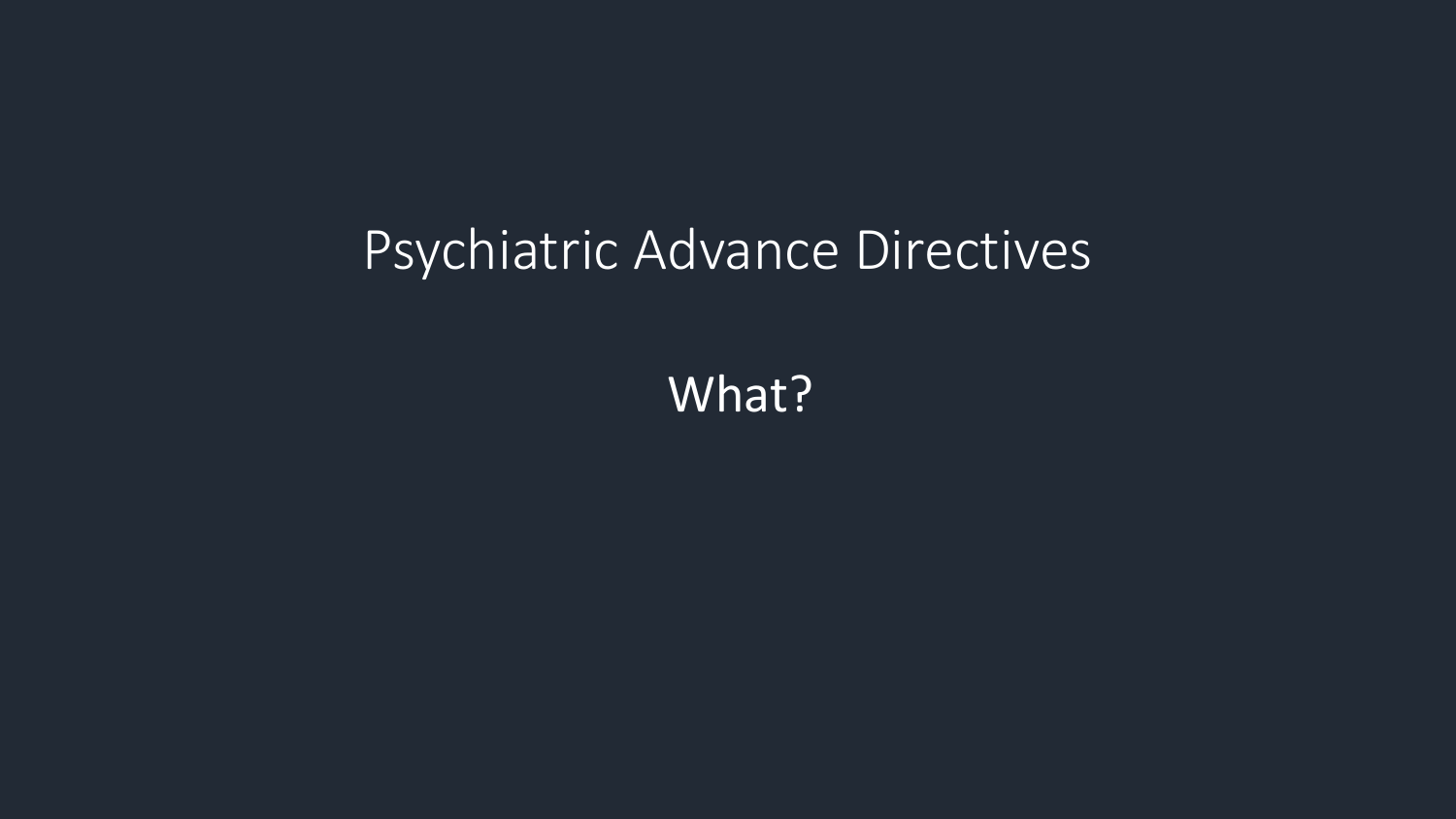#### PADs: What?

- Self-determination based legal document
	- MH version of a medical advance directive
	- Prepare in advance of a crisis
	- Voice, maximize decision-making
- Preferences regarding medications and treatments.
	- What helps. What makes things worse.
	- Identify supporters/agents
- Tools to improve engagement
	- Providers, community based-services, hospitals, jails, law enforcement, crisis personnel
	- Opportunity to identify barriers to access and accommodations to enable access.
- Practical matters
- Physical medical conditions
- Additional section options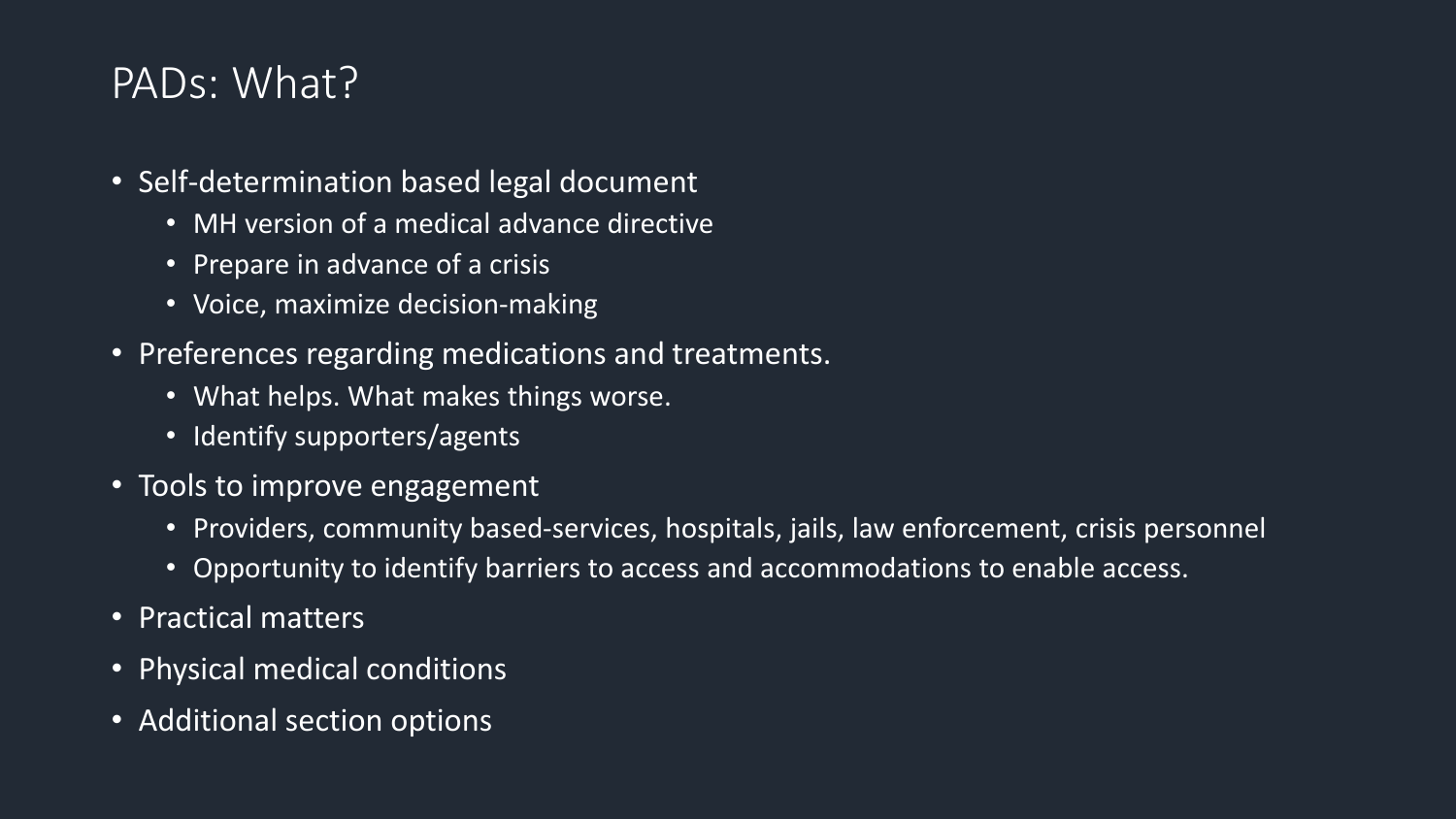## Mechanism to identify and enable accommodations

=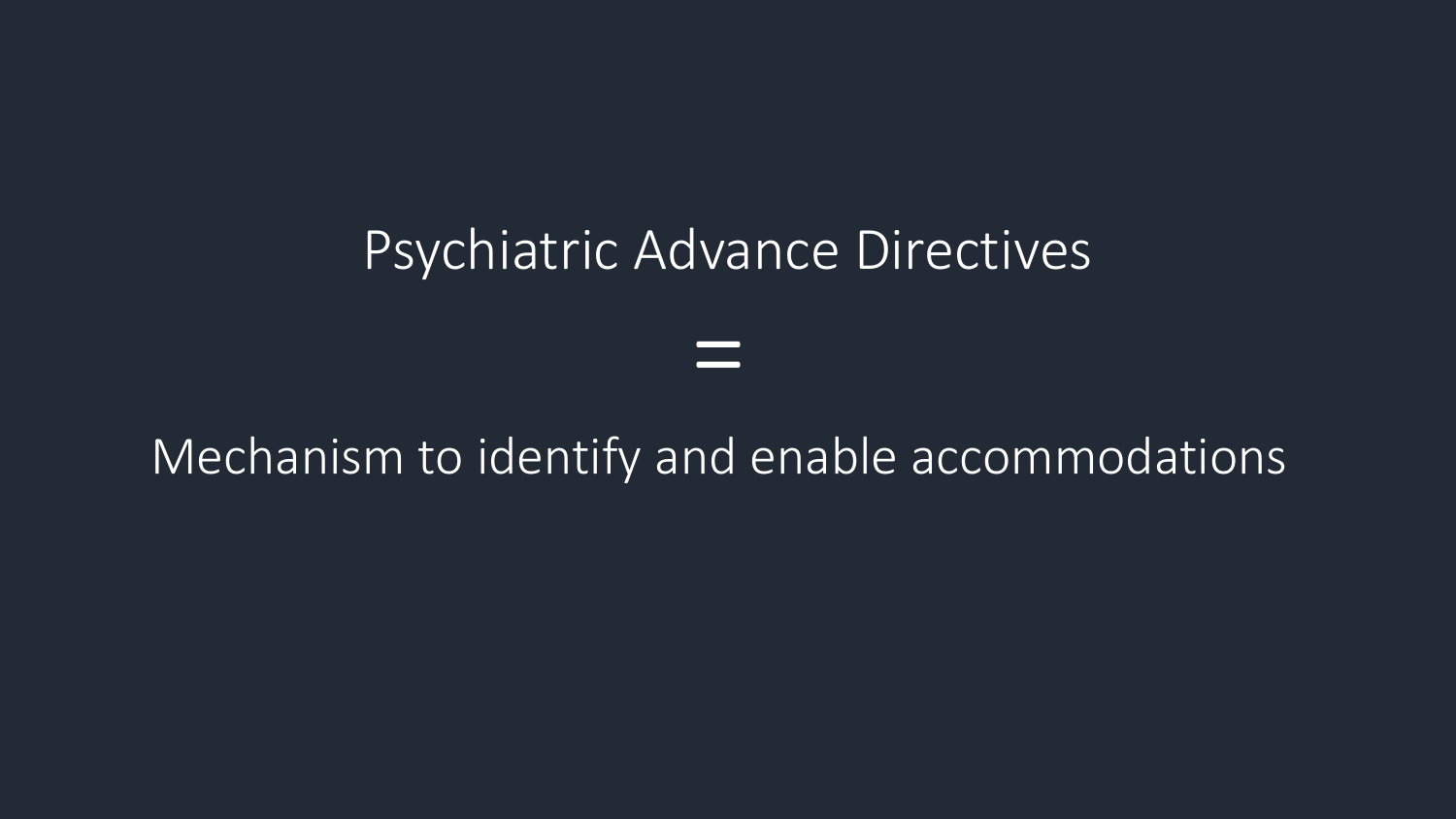Why?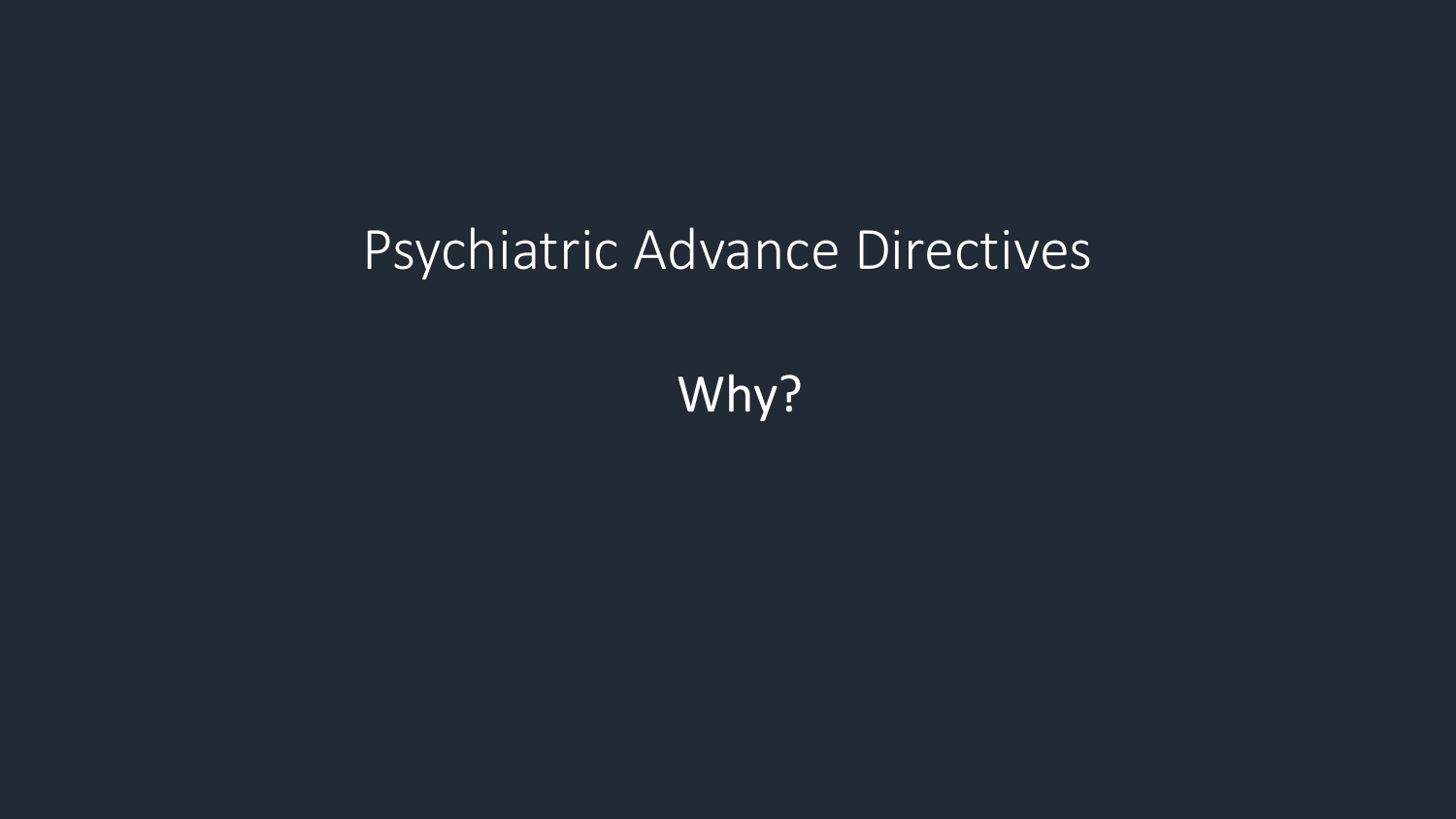#### PADs: Why?

- ADA: Accommodation
- Recovery, Self-determination
- Coordination of Care; Coordination of Information:
	- Silos within systems; Silos across systems.
	- Medical records v. condensed, essential information
	- **Bridge between criminal and civil**
- Resources
- Safety
- Relationship with providers, law enforcement, lawyers, Courts, etc.
- Voluntary engagement for additional services.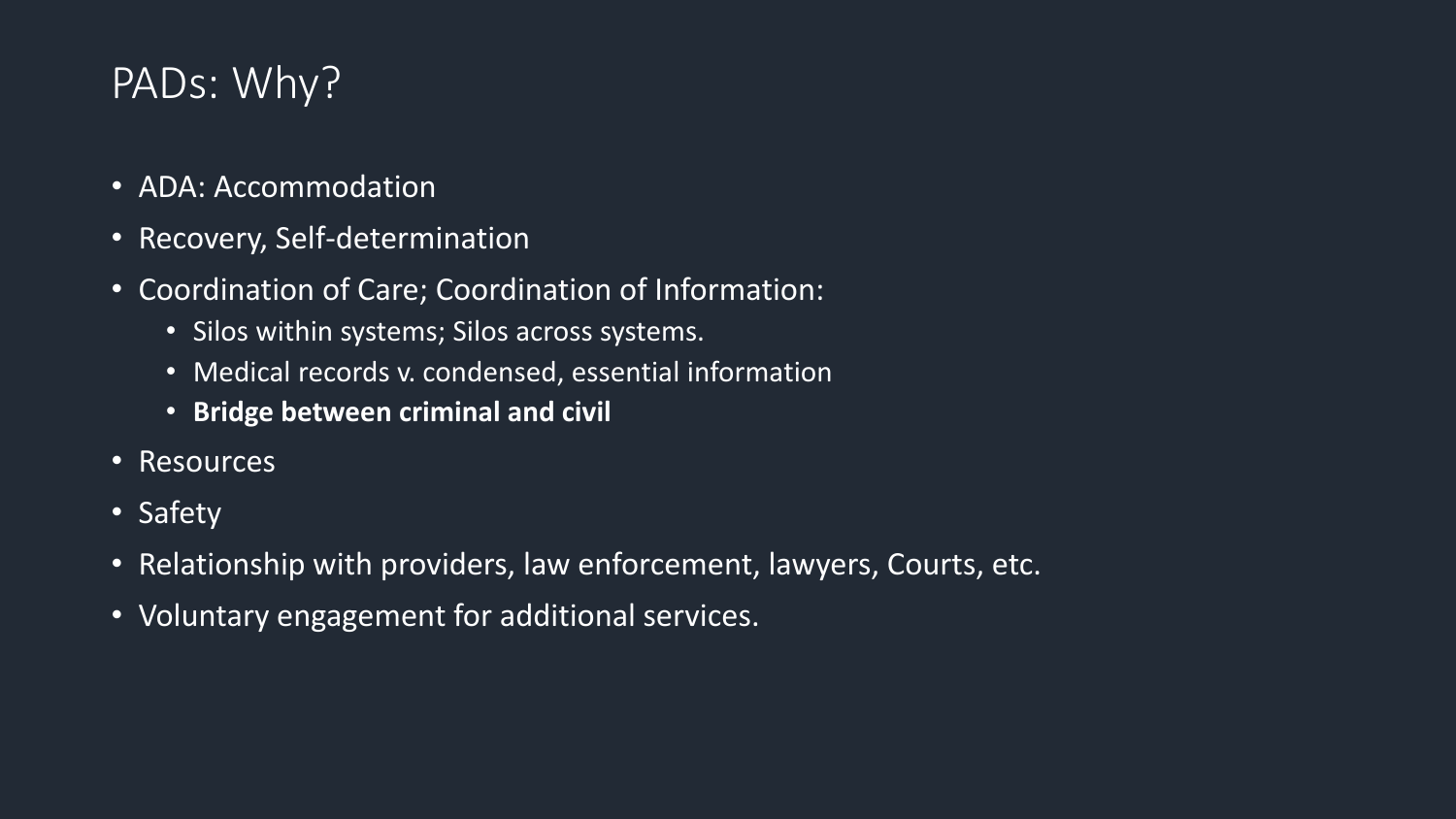#### PADs: Why?

- Criminal Justice:
	- Avoid crises
	- Engagement with law enforcement:
		- Reduce chance of escalation/harm
		- Reduce arrests
		- Relationship
	- Arrest:
		- Reduce entrance into competency cycle
			- Human rights/Economic
		- Provide jails with critical information
	- Pre-trial, Jail Diversion, Terms of bond and probation:
		- Individualized terms, increase likelihood of success
		- SMI is not static, MH crises and/or struggles foreseeable (Accommodate)
		- Bridge between criminal and civil modifications rather than revocations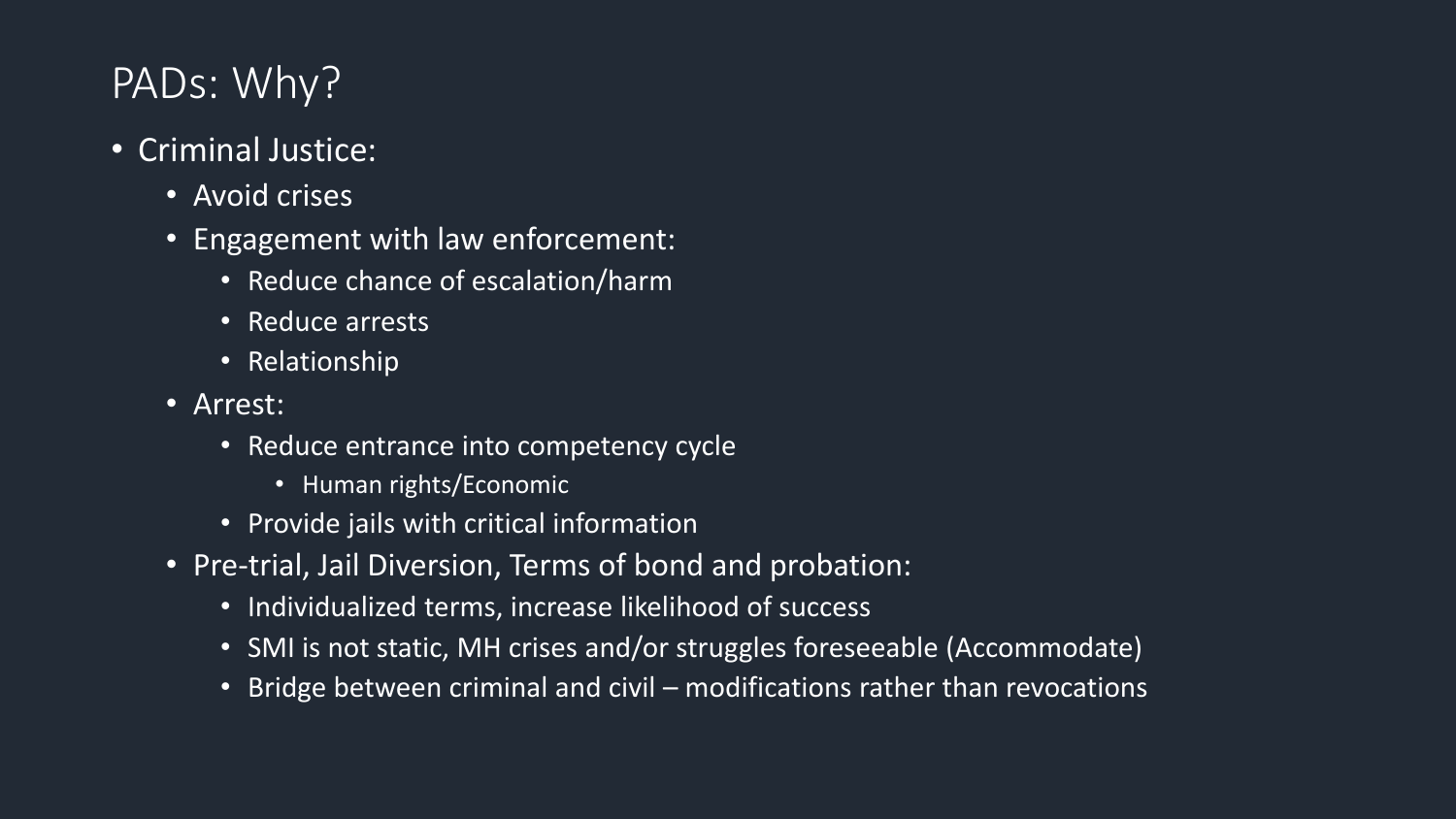Section Options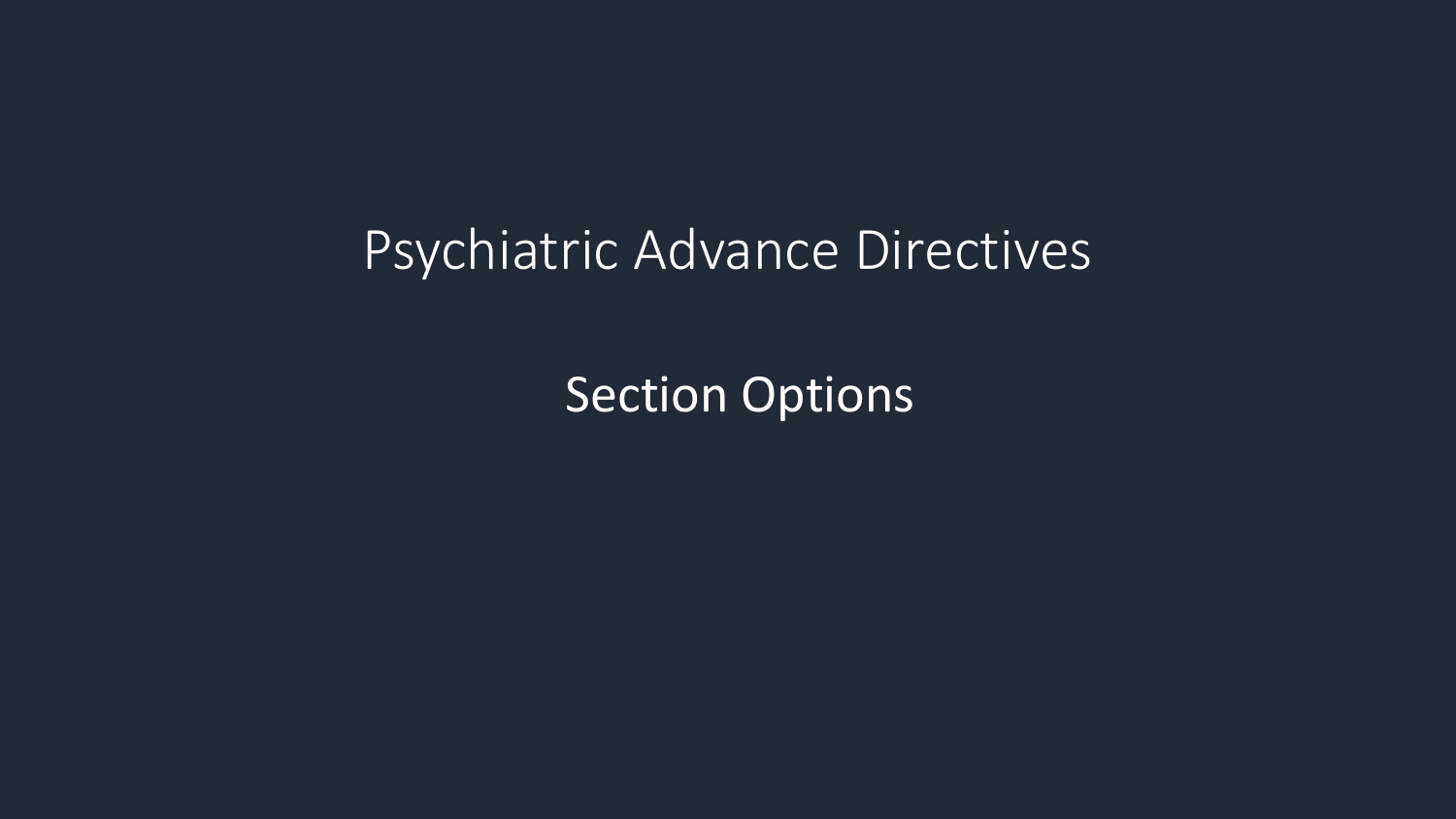# Psychoactive Medication

- Safety and effectiveness
- Current medication
- What works. What doesn't work. Why?
- Other treatments and assists
- Considerations when considering
- Information is an opportunity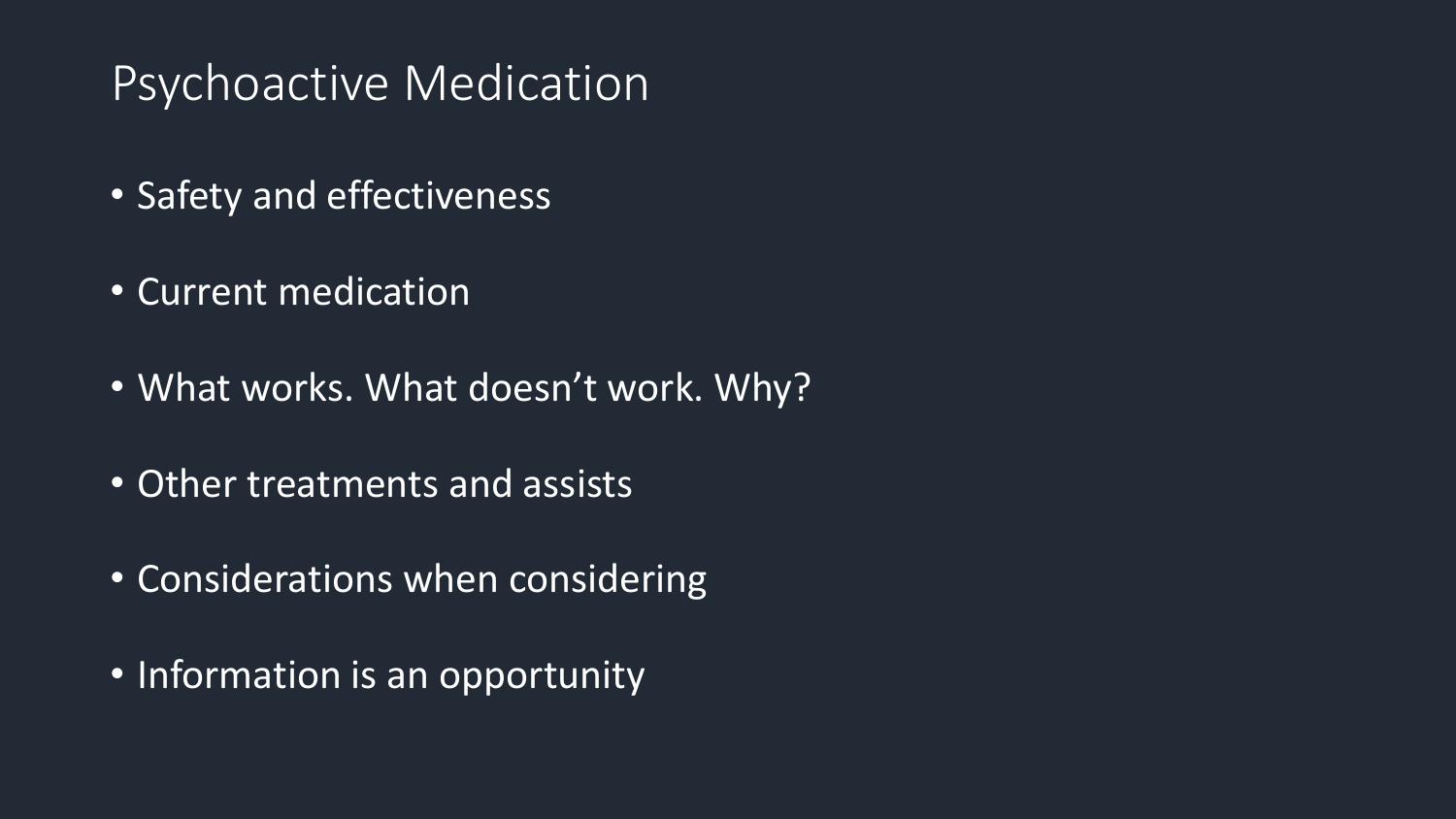# Preferences for Emergency Treatment

- Medication, seclusion, restraint
	- Hospitals and jails
- Things that help de-escalate.
- Things that may escalate.
- Critical insights and information.
- Tools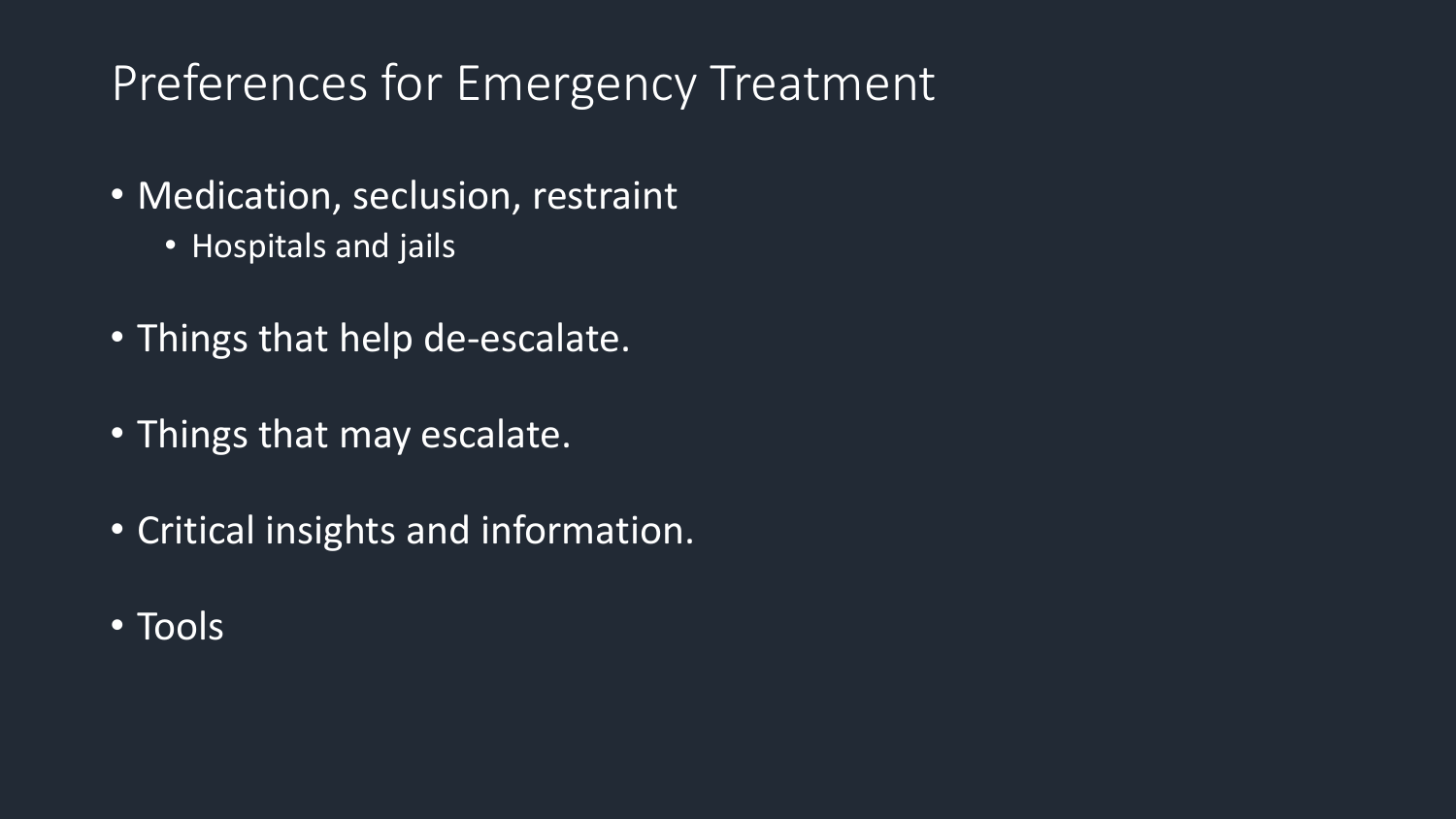# Critical Physical Medical Information

- Chronic medical conditions
- Allergies
- Prescription medications
- Over the counter medications
- Dietary restrictions or special needs
- Additional treatments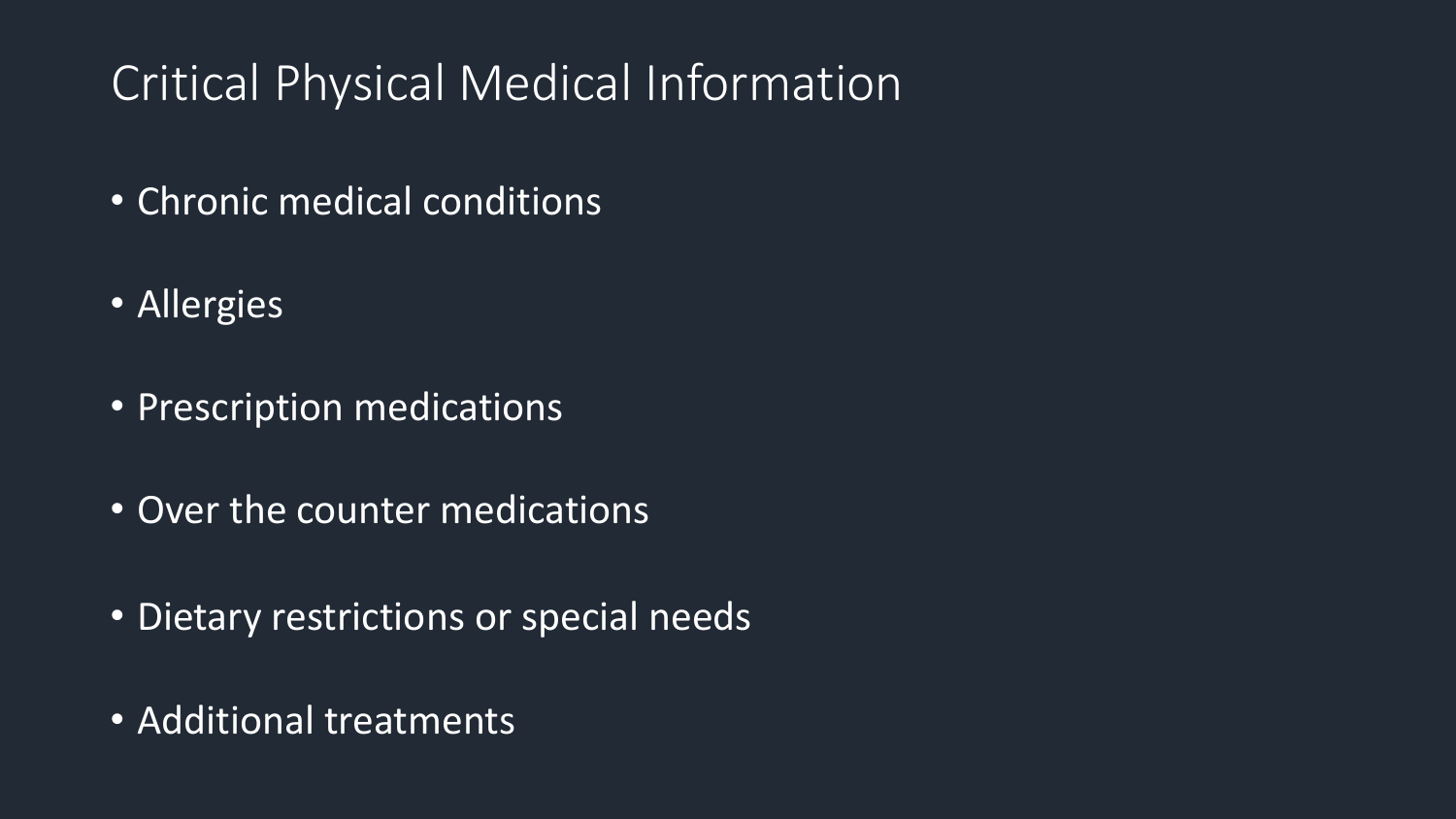# Information for Law Enforcement and Crisis Personnel

- Individualized
- Things that may help de-escalate.
- Things that may cause escalation.
- Avoid arrests
- Relationship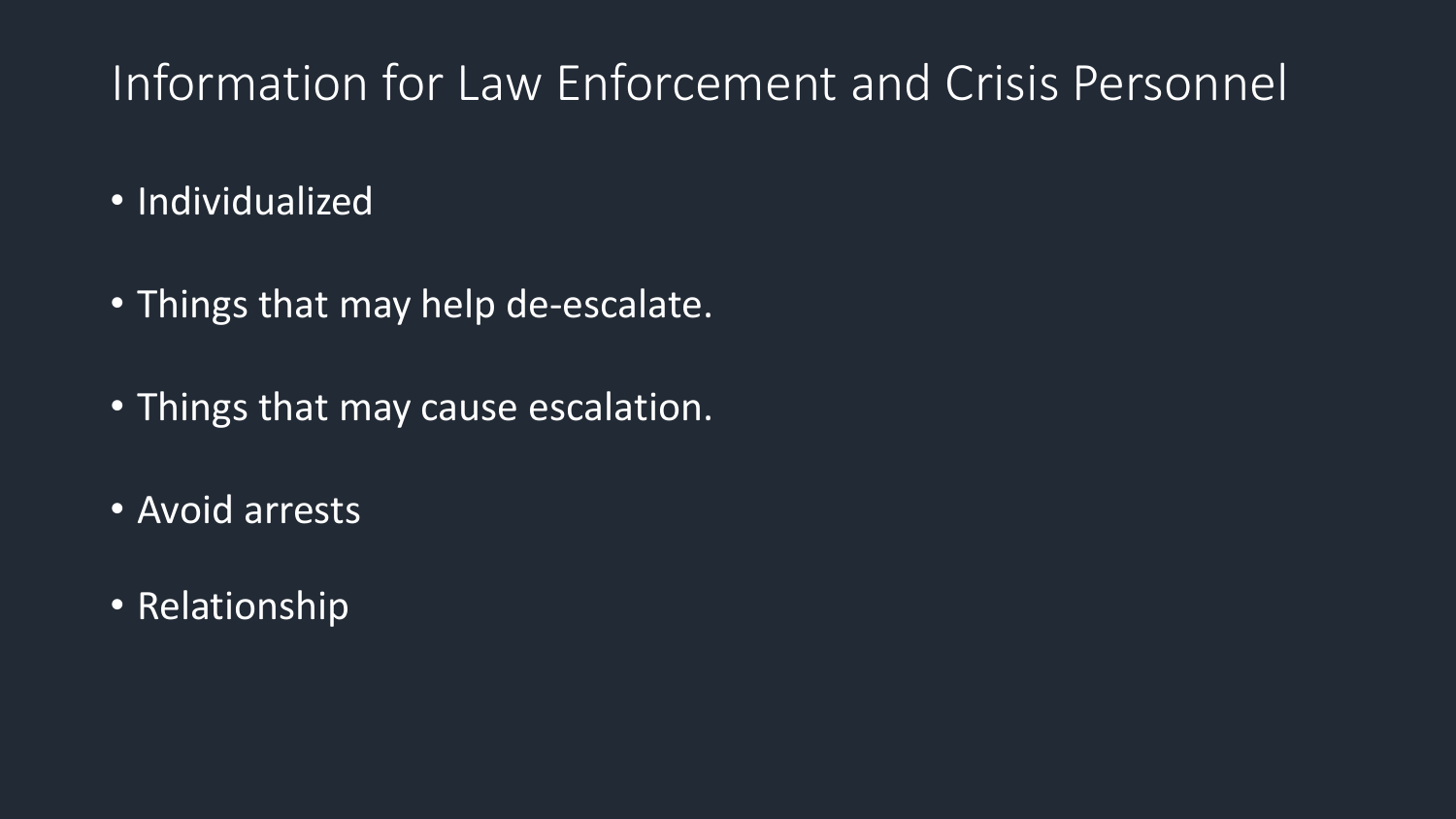# Effective Communication

- Accommodation
- Lawyers and Courts
- Competency



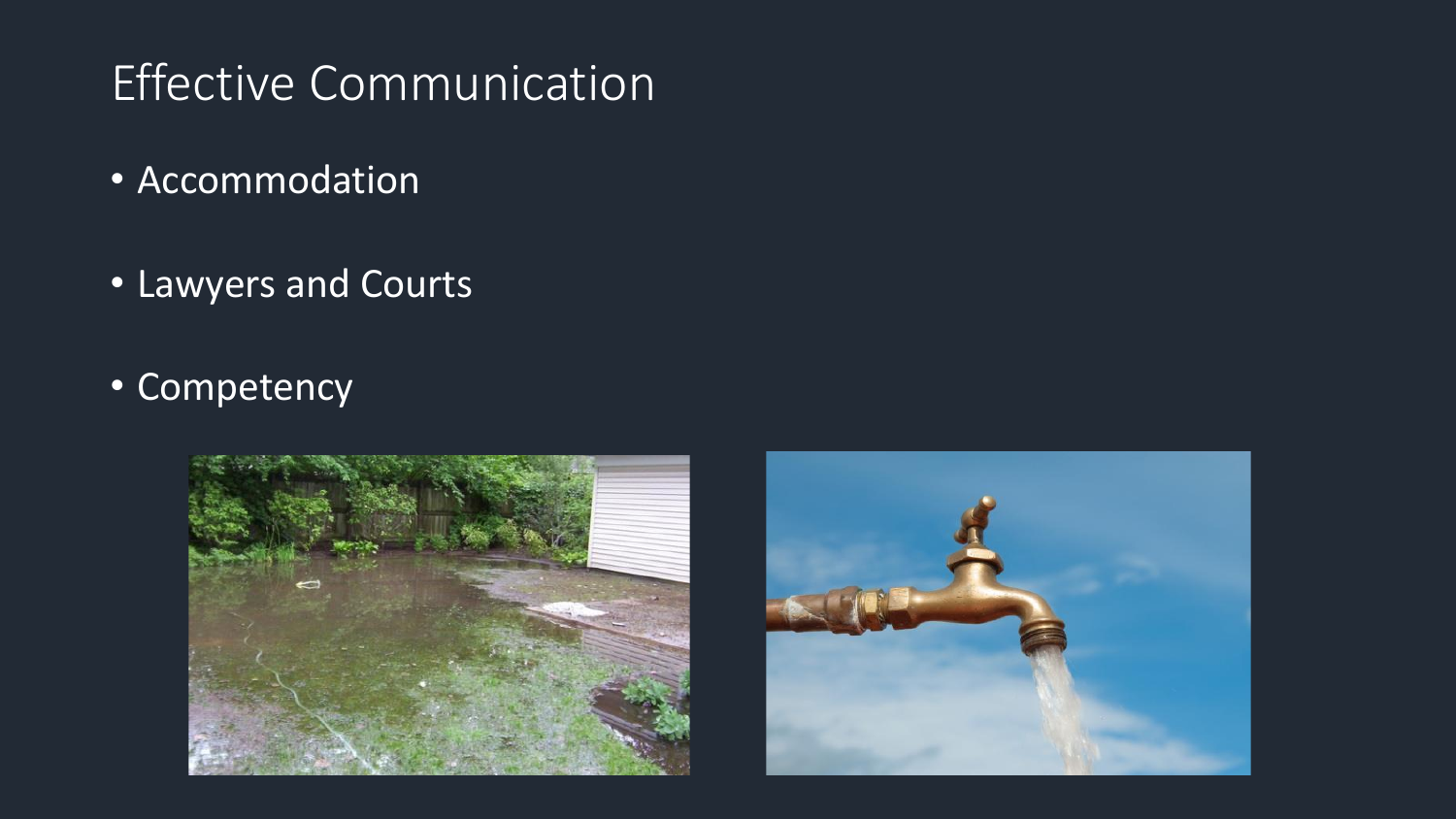- Designating agents
- Identifying supporters
- Notification
- Veteran status
- Hospital preferences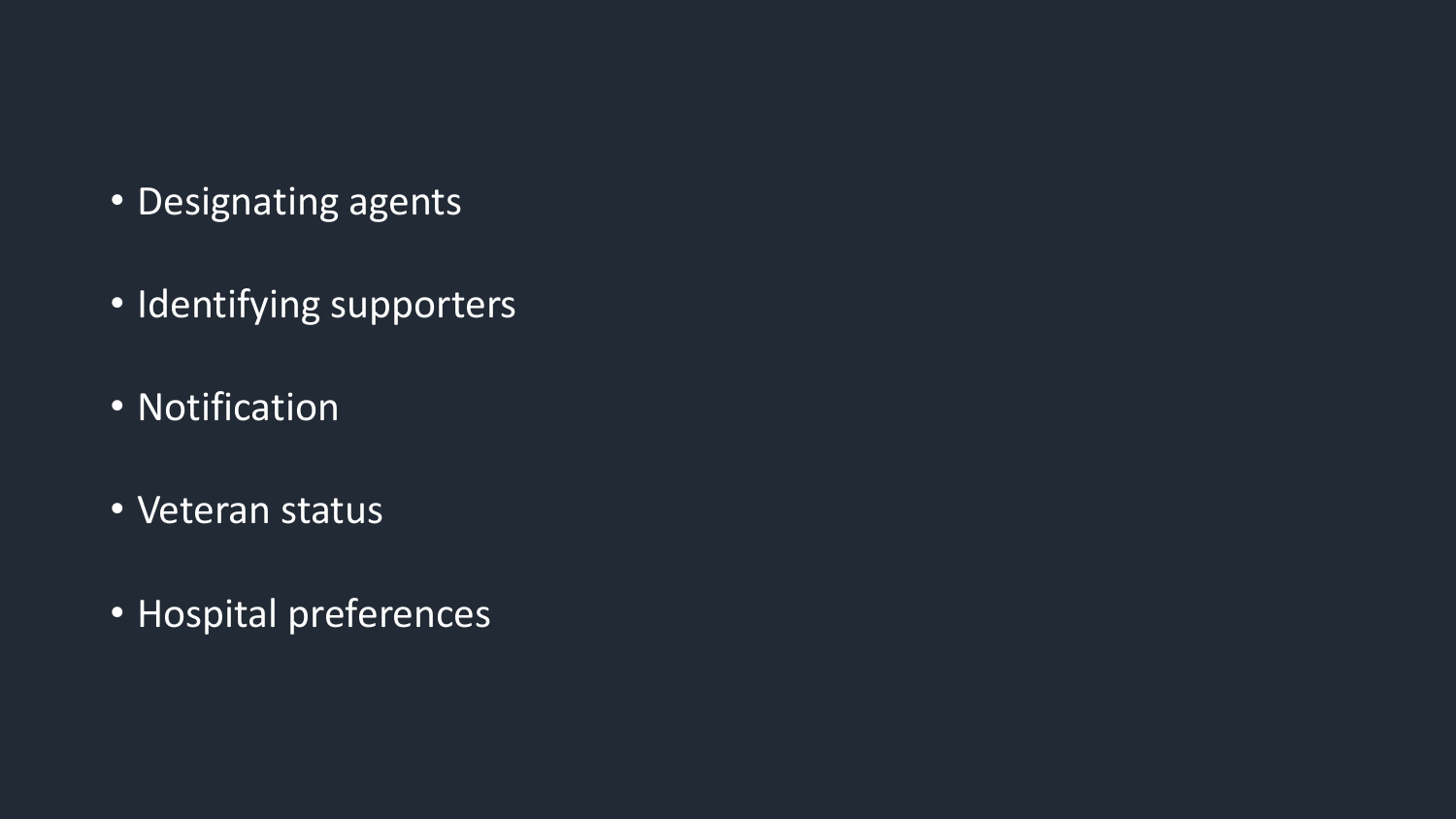# Practical Matters

- Household matters
- Finances
- Employment
- Education
- **Probation**
- **Attorney**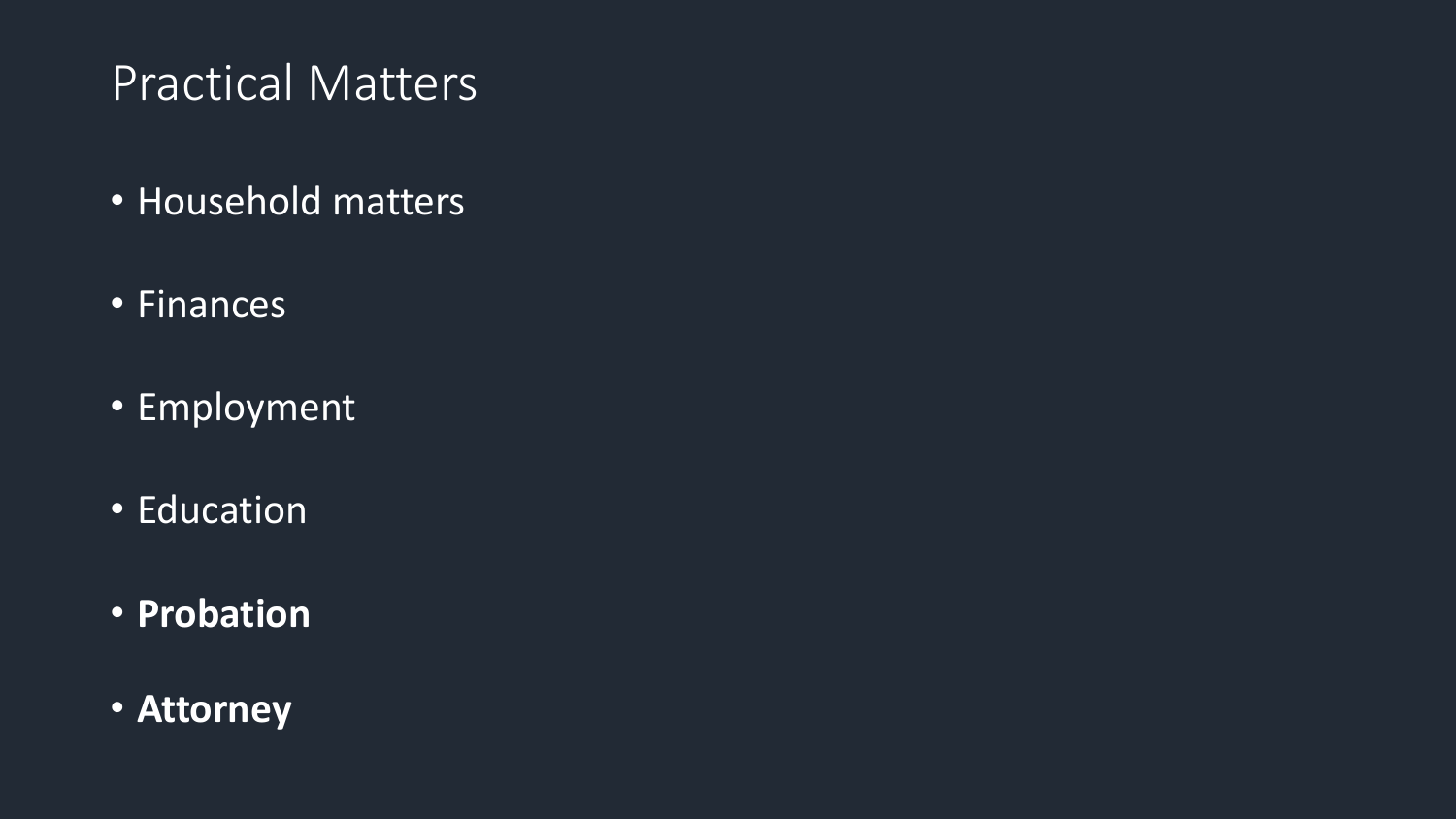# Additional Sections

- Housing
	- Opportunity for application of ADA's Integration Mandate
		- Accommodations
		- Supports (Supported Housing, Post Olmstead litigation)
- Education
	- Accommodations
- Employment
	- Accommodations, including vocational rehabilitation
- Pre-trial/Diversion/Bond/Probation Terms
	- Accommodations
	- Supports
	- Safety net
- Trauma triggers
- Manifestation toolkit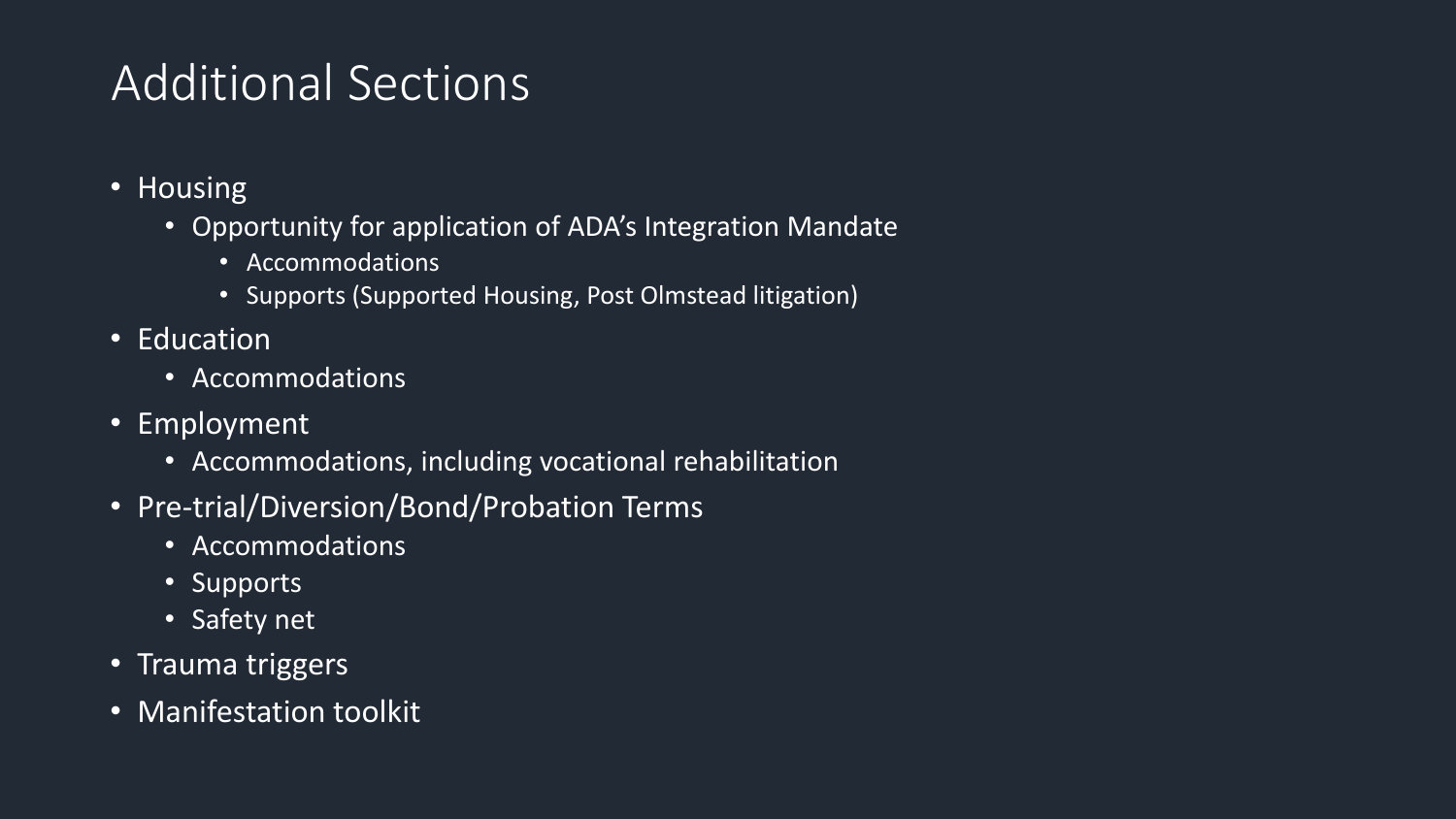#### Criminal Justice System Engagement ———————— PAD Section(s)

8. Re-entry

7. Probation

6. Jail

5. Mental Health Courts

4. Pre-trial diversion

3. Reduce incompetency

2. Avoid escalation; Avoid arrests

8. PAD

7. Terms of Probation Accommodations/Safety Net

6. Preferences for Emergency Treatment; Psychoactive Medication; Critical Physical Medical Conditions

5. Practical Matters (Attorney, Probation); Housing; Education; Employment; Manifestation Toolkit

4. Pre-Trial Diversion Terms and Accommodations/Safety Net

3. Effective Communication

2. Information for Law Enforcement and Crisis Personnel

1. PAD; Manifestation Toolkit

1. Prevent engagement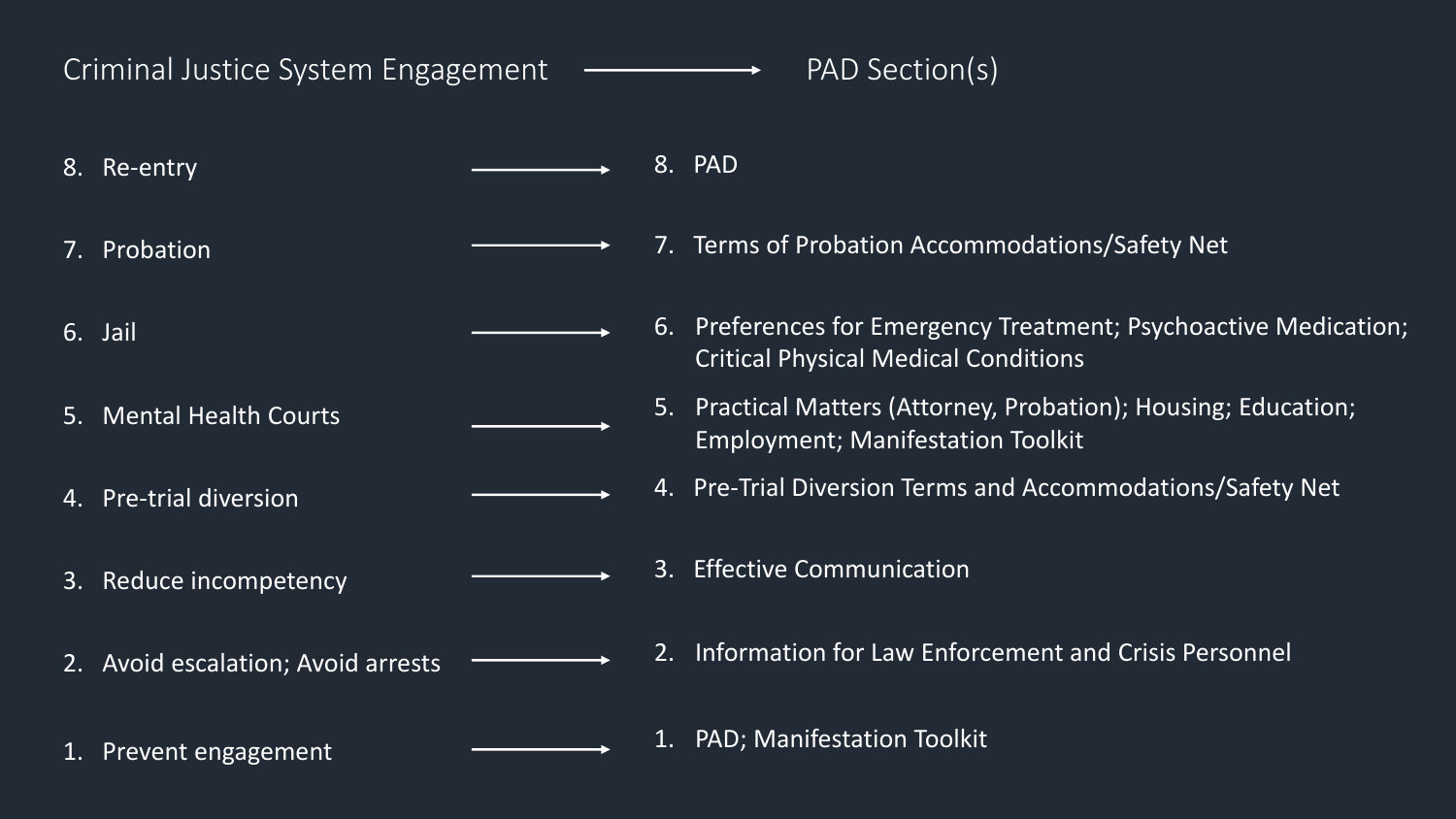## Mental Health Courts

- Voluntary; Not coercive or as part of a coercive process.
- Self-determination
- Supported decision-making
	- Peer interviews
	- Public defender transcribes
- Basis for services developed and provided
	- Long-term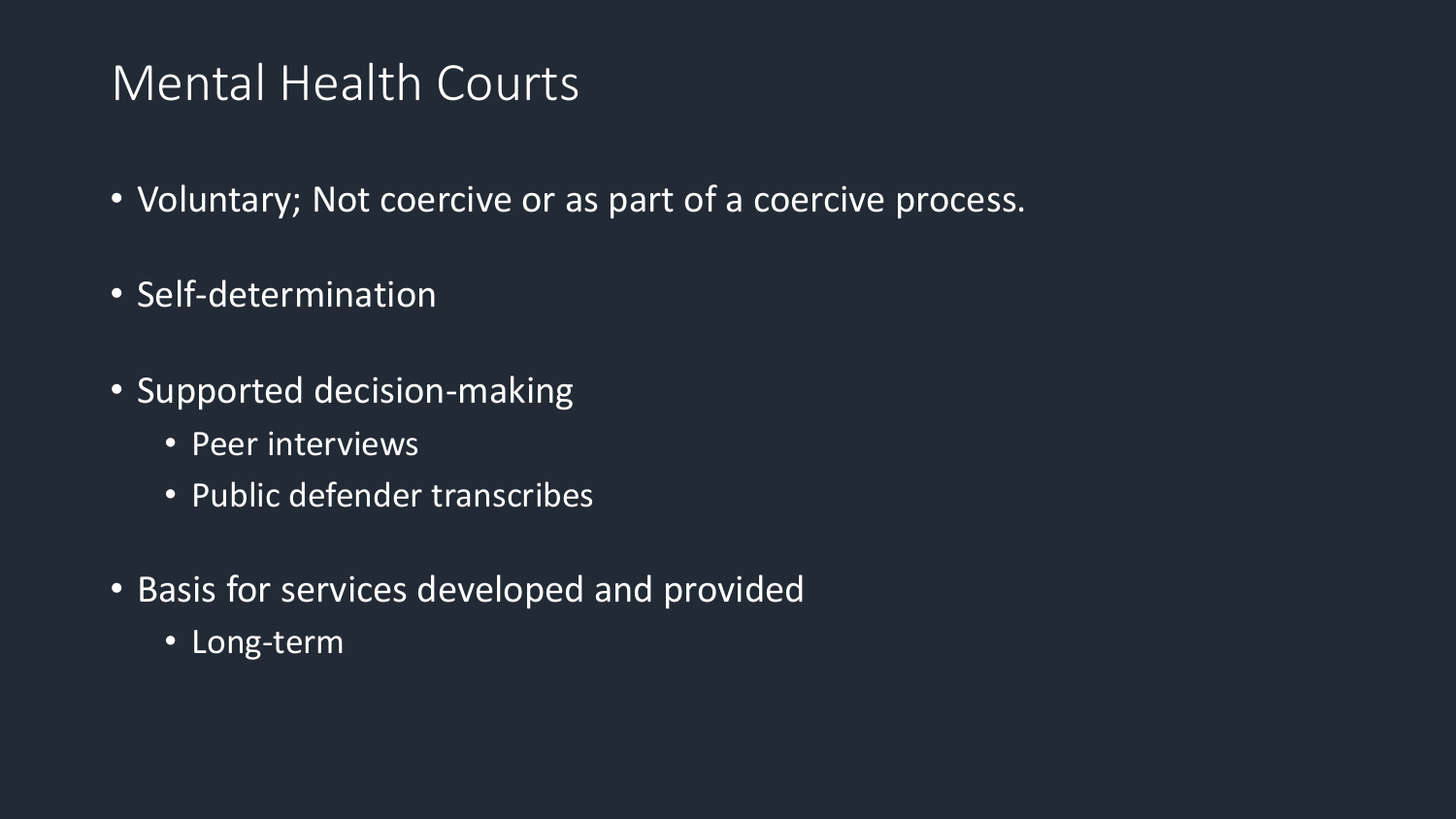**Outreach and Creation**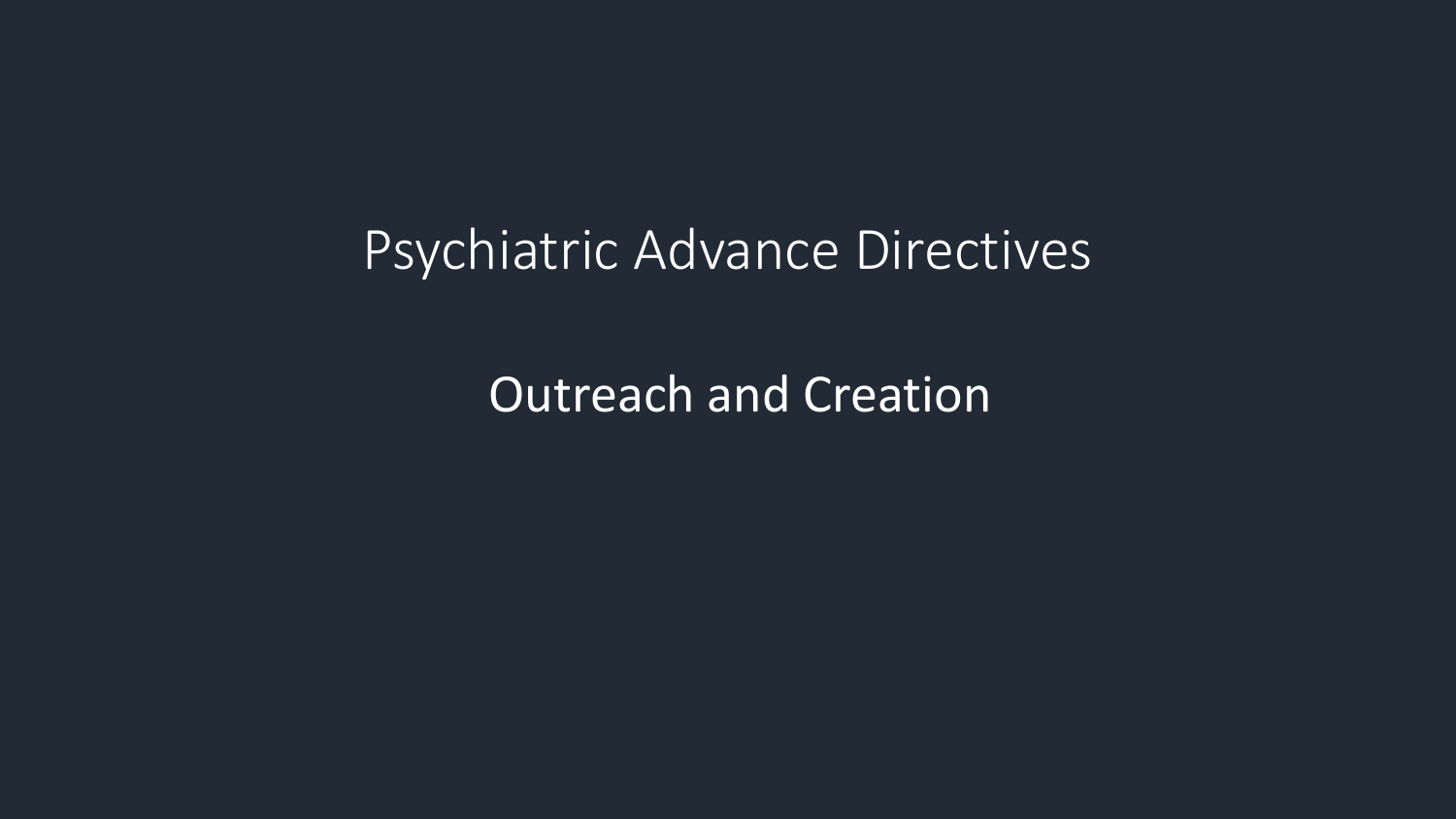Method for outreach is critical. Method for creation is critical.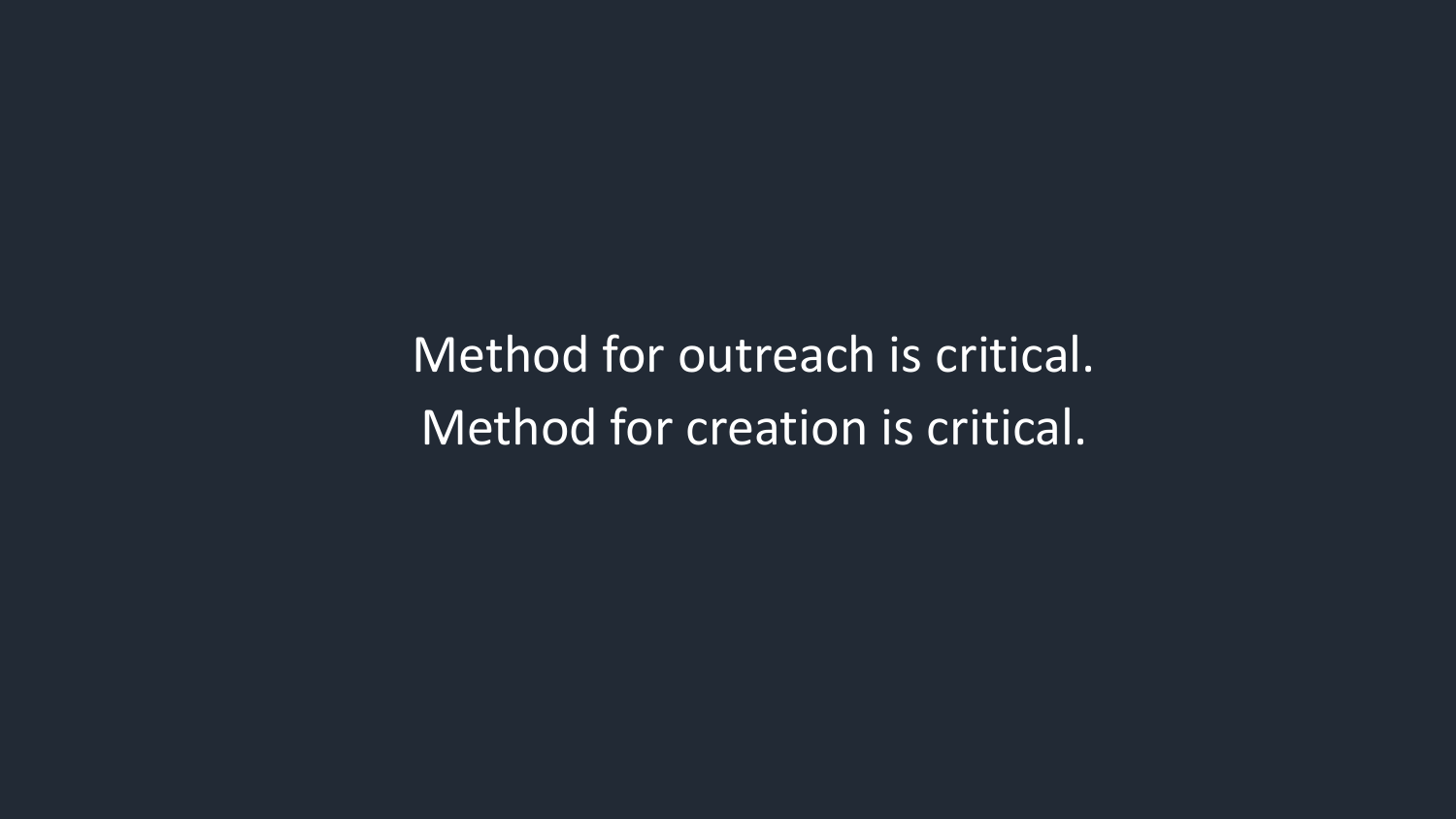#### PAD Outreach

- Targeted, intentional
- Active engagement is essential.
- Who?
- How?